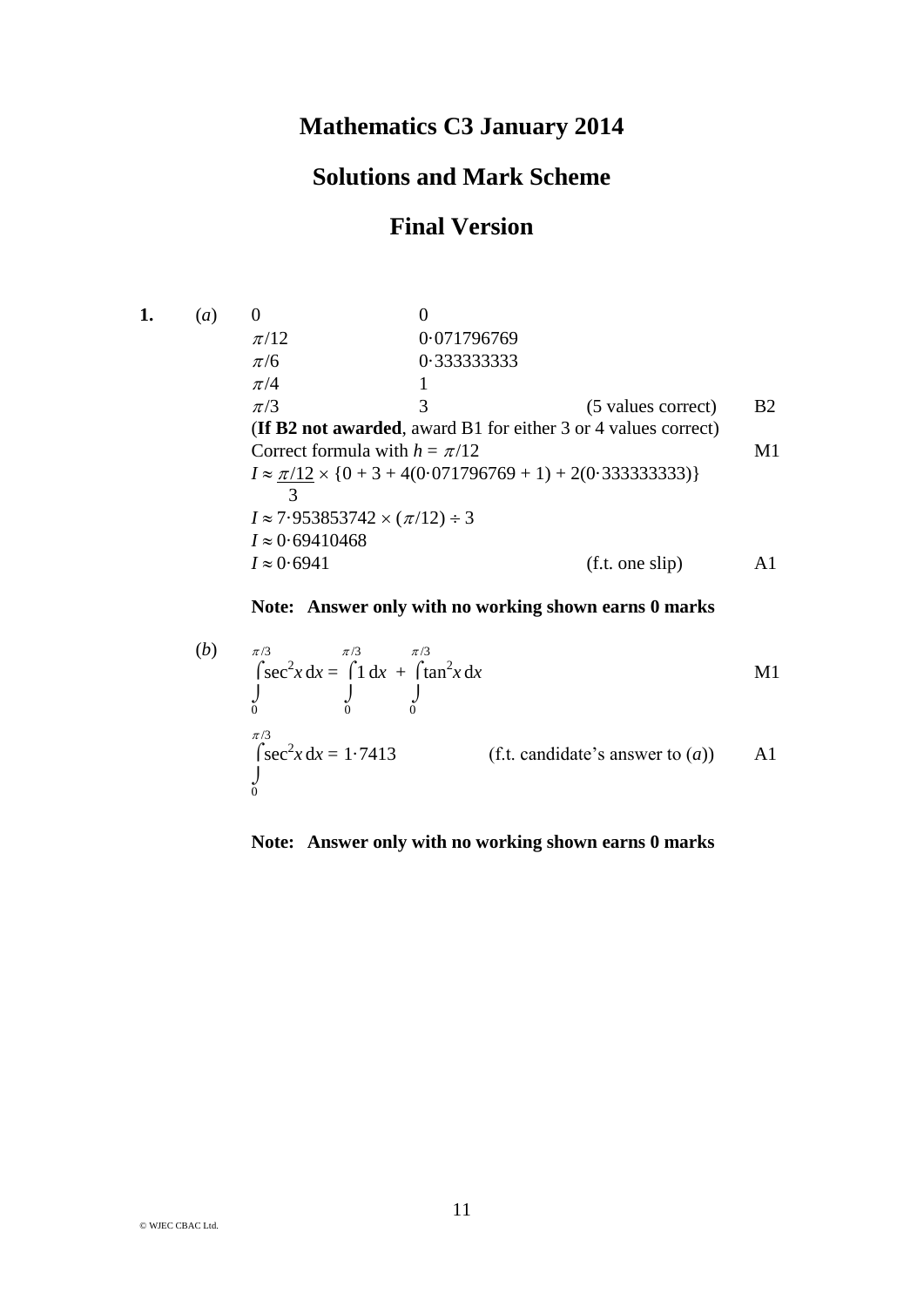**2.** (*a*) Choice of *x* satisfying  $75^{\circ} \le x < 90^{\circ}$  and one correct evaluation B1 Both evaluations correct B1

(b) 
$$
15(1 + \cot^2 \theta) + 2 \cot \theta = 23
$$
  
\n(correct use of  $\csc^2 \theta = 1 + \cot^2 \theta$ ) MI  
\nAn attempt to collect terms, form and solve quadratic equation  
\nin  $\cot \theta$ , either by using the quadratic formula or by getting the  
\nexpression into the form  $(a \cot \theta + b)(c \cot \theta + d)$ ,  
\nwith  $a \times c$  = candidate's coefficient of  $\cot^2 \theta$  and  $b \times d$  = candidate's  
\nconstant  
\n $15 \cot^2 \theta + 2 \cot \theta - 8 = 0 \Rightarrow (5 \cot \theta + 4)(3 \cot \theta - 2) = 0$   
\n $\Rightarrow \cot \theta = 2$ ,  $\cot \theta = -\frac{4}{3}$   
\n $\Rightarrow \tan \theta = \frac{3}{2}$ ,  $\tan \theta = -\frac{5}{2}$   
\n $\Rightarrow \tan \theta = 3$ ,  $\tan \theta = -\frac{5}{2}$   
\n $\theta = 56.31^\circ, 236.31^\circ$   
\n $\theta = 128.66^\circ, 308.66^\circ$   
\nB1 B1  
\nNote: Subtract 1 mark for each additional root in range for each  
\nbranch, ignore roots outside range.  
\n $\tan \theta = +, -$ , f.t. for 3 marks,  $\tan \theta = -, -$ , f.t. for 2 marks

 $\tan \theta = +, +,$  f.t. for 1 mark

3. 
$$
\frac{d(x^3)}{dx} = 3x^2
$$
  $\frac{d(3)}{dx} = 0$   
\n $\frac{d}{dx} = 2x^2y = -2x^2\frac{dy}{dx} - 4xy$   
\n $\frac{d}{dx} = \frac{d(3y^2)}{dx} = 6y\frac{dy}{dx}$   
\n $\frac{dy}{dx} = \frac{-4}{-14} = \frac{2}{7}$   
\n5.  $\frac{dy}{dx} = \frac{-4}{-14} = \frac{2}{7}$   
\n6. (c.a.o.)  
\n6.  $\frac{dy}{dx} = \frac{-4}{-14} = \frac{2}{7}$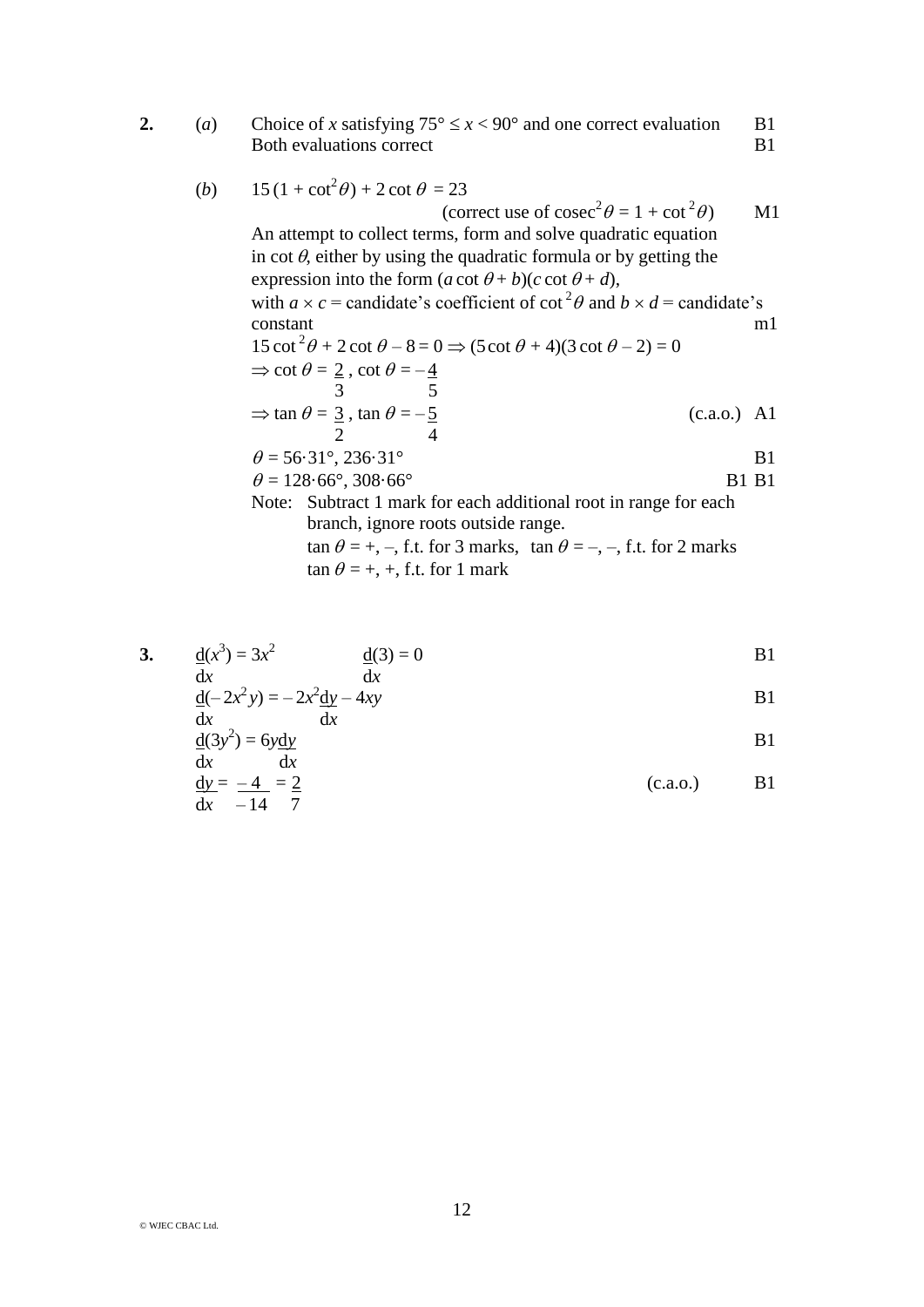**4.** (*a*)  $\underline{dx} = 6t^2$ <sup>2</sup> B1 d*t*

(b) 
$$
\frac{d}{dt} \left( \frac{dy}{dx} \right) = 2 + 12t^2
$$
 B1

Use of 
$$
\frac{d^2y}{dx^2} = \frac{d}{dt} \left( \frac{dy}{dx} \right) \div \frac{dx}{dt}
$$

$$
\frac{d^2y}{dx^2} = \frac{2 + 12t^2}{6t^2}
$$
 (c.a.o.) A1

$$
\frac{d^2y}{dx^2} = 2 \Rightarrow 2 + 12t^2 = 12t^2 \ (\Rightarrow 2 = 0) \Rightarrow \text{no such } t \text{ exists} \tag{E1}
$$

(*c*) Use of  $\underline{dy} = \underline{dy} \times \underline{dx}$  M1

$$
\frac{dy}{dt} = 12t^3 + 24t^5
$$
 (f.t. candidate's expression for dx)  
of a valid method of integration to find y  

$$
y = 3t^4 + 4t^6 + c
$$
 (f.t. one error in candidate's dy)  
of the equation dx

$$
y = 3t^4 + 4t^6 + 3
$$
 (c.a.o.) A1

**5.**  $x_0 = 1$  $x_1 = 0.612372435$  ( $x_1$  correct, at least 5 places after the point) B1  $x_2 = 0.62777008$  $x_3 = 0.627136142$ <br> $x_4 = 0.627162204 = 0.62716$  $(x_4$  correct to 5 decimal places) B1 Let  $h(x) = x^3 + 7x^2 - 3$ An attempt to check values or signs of  $h(x)$  at  $x = 0.627155$ ,  $x = 0.627165$  M1  $h(0.627155) = -6.15 \times 10^{-5} < 0, h(0.627165) = 3.81 \times 10^{-5} > 0$  A1 Change of sign  $\Rightarrow \alpha = 0.62716$  correct to five decimal places A1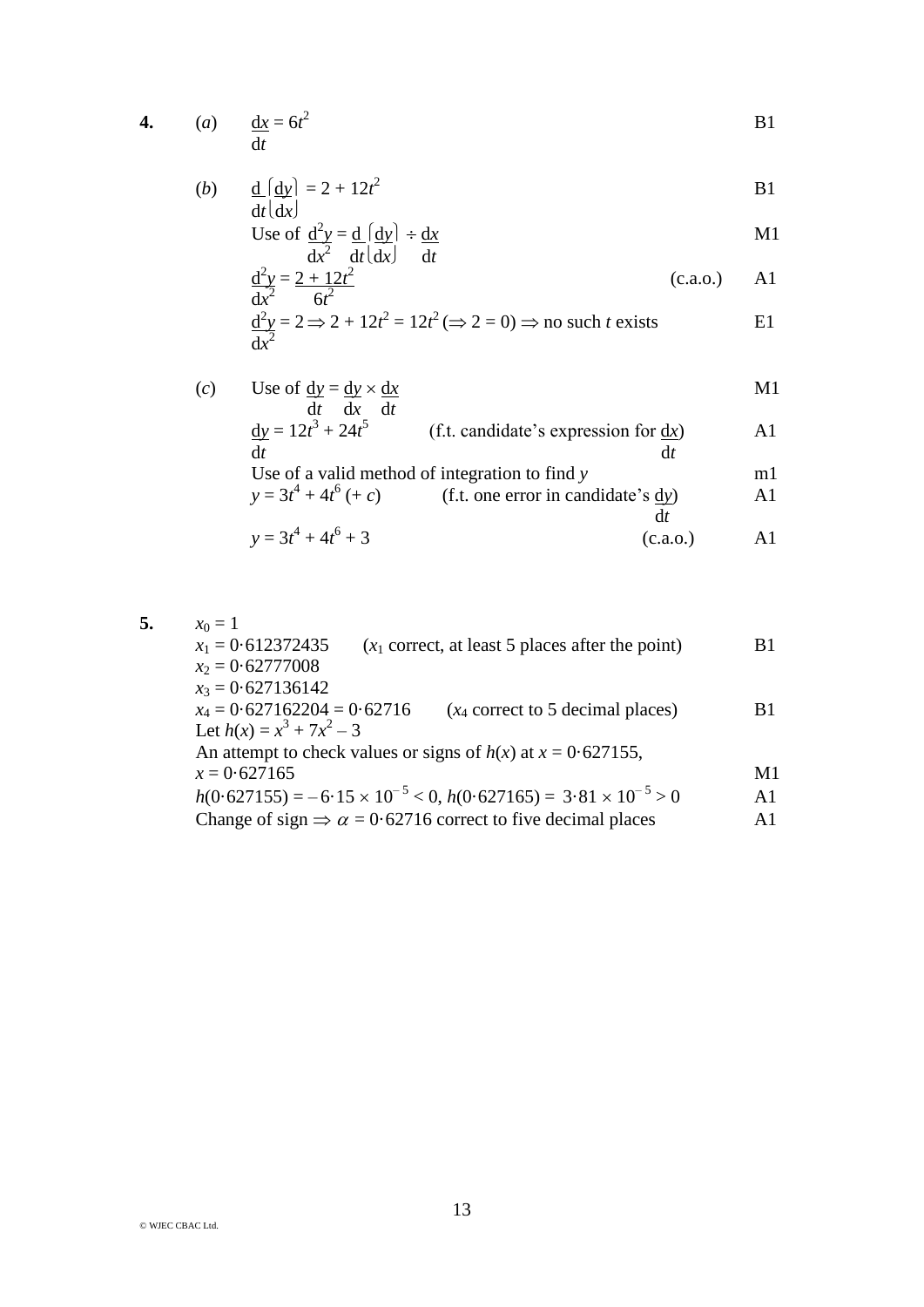6. (a) 
$$
\frac{dy}{dx} = 10 \times (5x^3 - x)^9 \times f(x)
$$
 (f(x)  $\neq$ 1) M1

$$
\frac{dy}{dx} = 10(5x^3 - x)^9(15x^2 - 1)
$$

(b) Either 
$$
\frac{dy}{dx} = \frac{f(x)}{\sqrt{1 - (x^3)^2}}
$$
 (including  $f(x) = 1$ ) or  $\frac{dy}{dx} = \frac{3x^2}{\sqrt{1 - x^5}}$  M1  
\n $\frac{dy}{dx} = \frac{3x^2}{\sqrt{1 - x^6}}$  A1

(c) 
$$
\frac{dy}{dx} = x^4 \times f(x) + \ln(2x) \times g(x)
$$
   
 
$$
\frac{dy}{dx} = x^4 \times f(x) + \ln(2x) \times g(x)
$$
 (either  $f(x) = 2 \times \frac{1}{2x}$  or  $g(x) = 4x^3$ ) A1  
\n
$$
\frac{dy}{dx} = x^3 + 4x^3 \ln(2x)
$$
 (all correct) A1

(d) 
$$
\frac{dy}{dx} = \frac{(2x+3)^6 \times k \times e^{4x} - e^{4x} \times 6 \times (2x+3)^5 \times m}{[(2x+3)^6]^2}
$$
  
\nwith either  $k = 4$ ,  $m = 2$  or  $k = 4$ ,  $m = 1$  or  $k = 1$ ,  $m = 2$   
\n
$$
\frac{dy}{dx} = \frac{(2x+3)^6 \times 4 \times e^{4x} - e^{4x} \times 6 \times (2x+3)^5 \times 2}{[(2x+3)^6]^2}
$$
  
\n
$$
\frac{dy}{dx} = \frac{8xe^{4x}}{(2x+3)^7}
$$
  
\n(correct numerator) A1  
\n(correct denominator) A1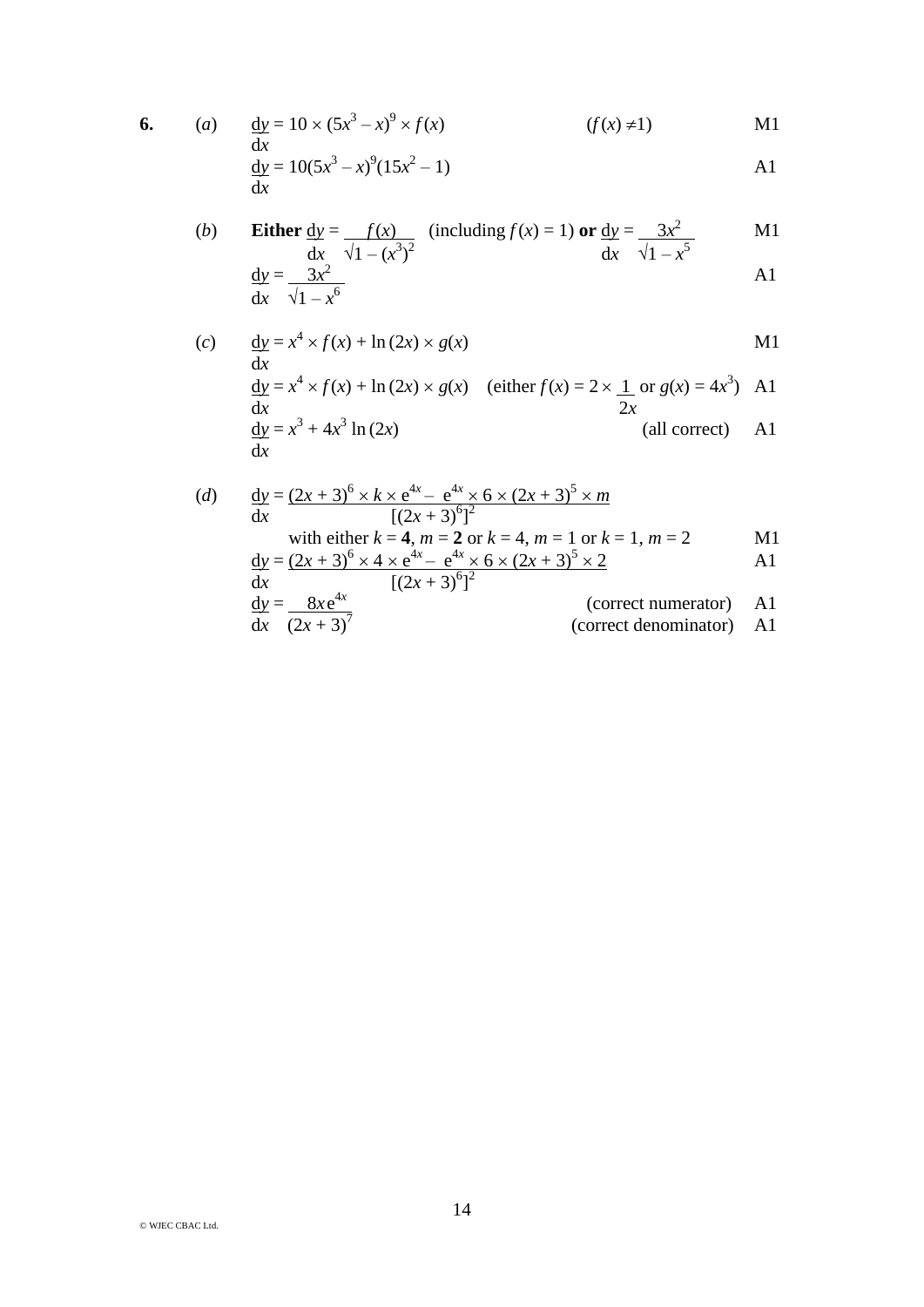$$
7. \qquad (a
$$

a) (i) 
$$
\int e^{5x/6} dx = k \times e^{5x/6} + c
$$
  $(k = 1, \frac{5}{6}, \frac{6}{5})$  M1

$$
\int e^{5x/6} dx = 6/5 \times e^{5x/6} + c
$$

(ii) 
$$
\int (8x+1)^{1/3} dx = k \times (8x+1)^{4/3} + c \qquad (k=1, 8, \frac{1}{8}) \qquad \text{M1}
$$

$$
\int_{1}^{1/3} (8x+1)^{1/3} dx = \frac{3}{32} \times (8x+1)^{4/3} + c
$$

(iii) 
$$
\int \sin (1 - x/3) dx = k \times \cos (1 - x/3) + c
$$

$$
(k = -1, 3, -3, \frac{1}{3}) \quad \text{M1}
$$

$$
\int_{J} \sin(1 - x/3) dx = 3 \times \cos(1 - x/3) + c
$$
 A1

### **Note: The omission of the constant of integration is only penalised once**.

(b) 
$$
\int \frac{1}{4x-1} dx = k \times \ln(4x-1)
$$
  $(k = 1, 4, \frac{1}{4})$  M1

$$
\int \frac{1}{4x - 1} dx = 1/4 \times \ln(4x - 1)
$$

$$
k \times [\ln(4a-1) - \ln 7] = 0.284
$$
  $(k = 1, 4, \frac{1}{4})$  m1

$$
\frac{4a-1}{7} = e^{1.136} \tag{o.e.} \tag{c.a.o.}
$$

$$
a = 5.7
$$
 (f.t.  $a = 2.6$  for  $k = 1$  and  $a = 2.1$  for  $k = 4$ ) A1

| 8. | Trying to solve $3x + 4 = 2(x - 3)$  |          | M1 |
|----|--------------------------------------|----------|----|
|    | Trying to solve $3x + 4 = -2(x - 3)$ |          | M1 |
|    | $x = -10$ , $x = 0.4$                | (c.a.0.) |    |

#### **Alternative mark scheme**

| $(3x+4)^2 = [2(x-3)]^2$ | (squaring both sides)               | M1. |
|-------------------------|-------------------------------------|-----|
| $5x^2 + 48x - 20 = 0$   | (at least two coefficients correct) | AI  |
| $x = -10$ , $x = 0.4$   | (c.a.o.)                            | AI  |